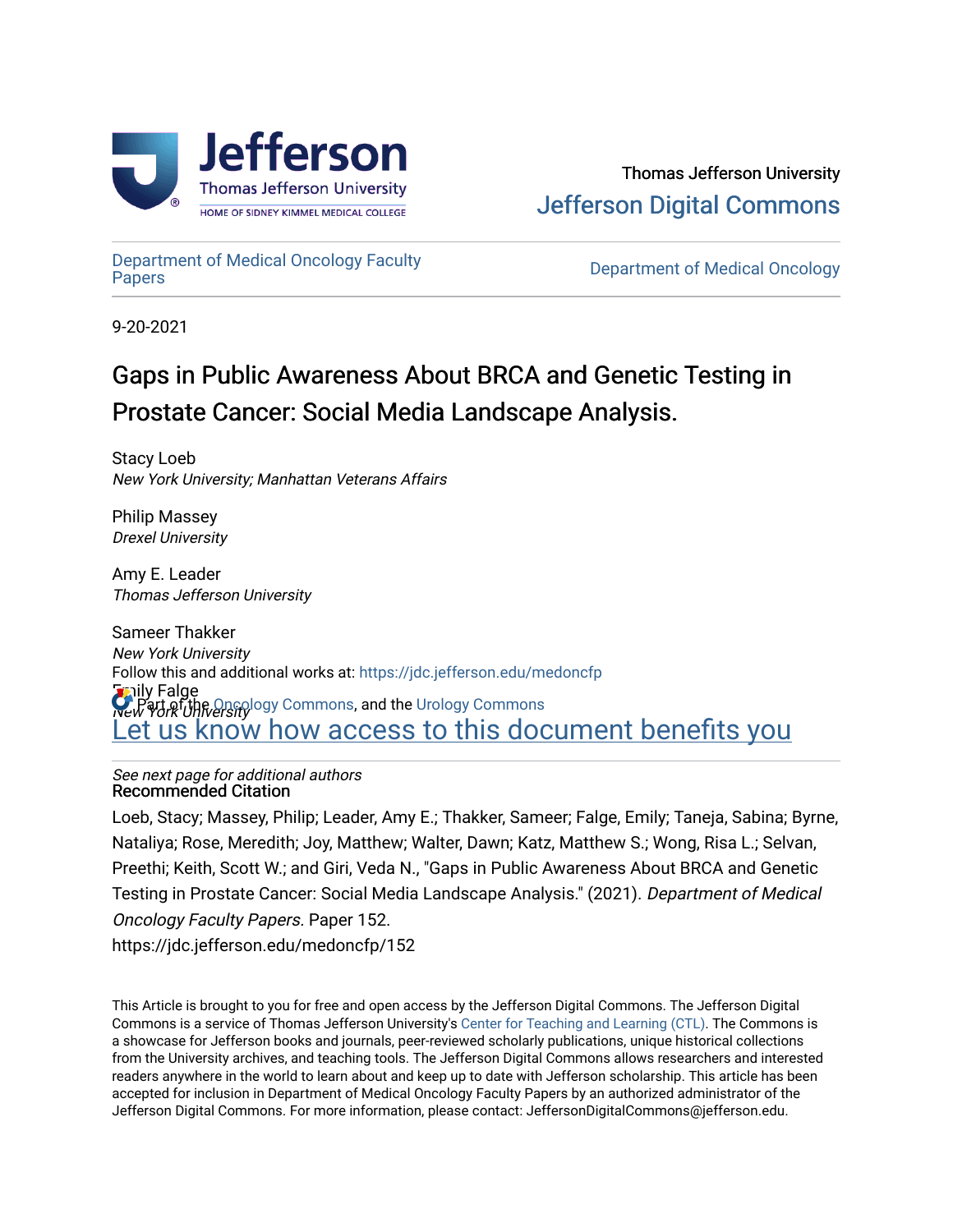## Authors

Stacy Loeb, Philip Massey, Amy E. Leader, Sameer Thakker, Emily Falge, Sabina Taneja, Nataliya Byrne, Meredith Rose, Matthew Joy, Dawn Walter, Matthew S. Katz, Risa L. Wong, Preethi Selvan, Scott W. Keith, and Veda N. Giri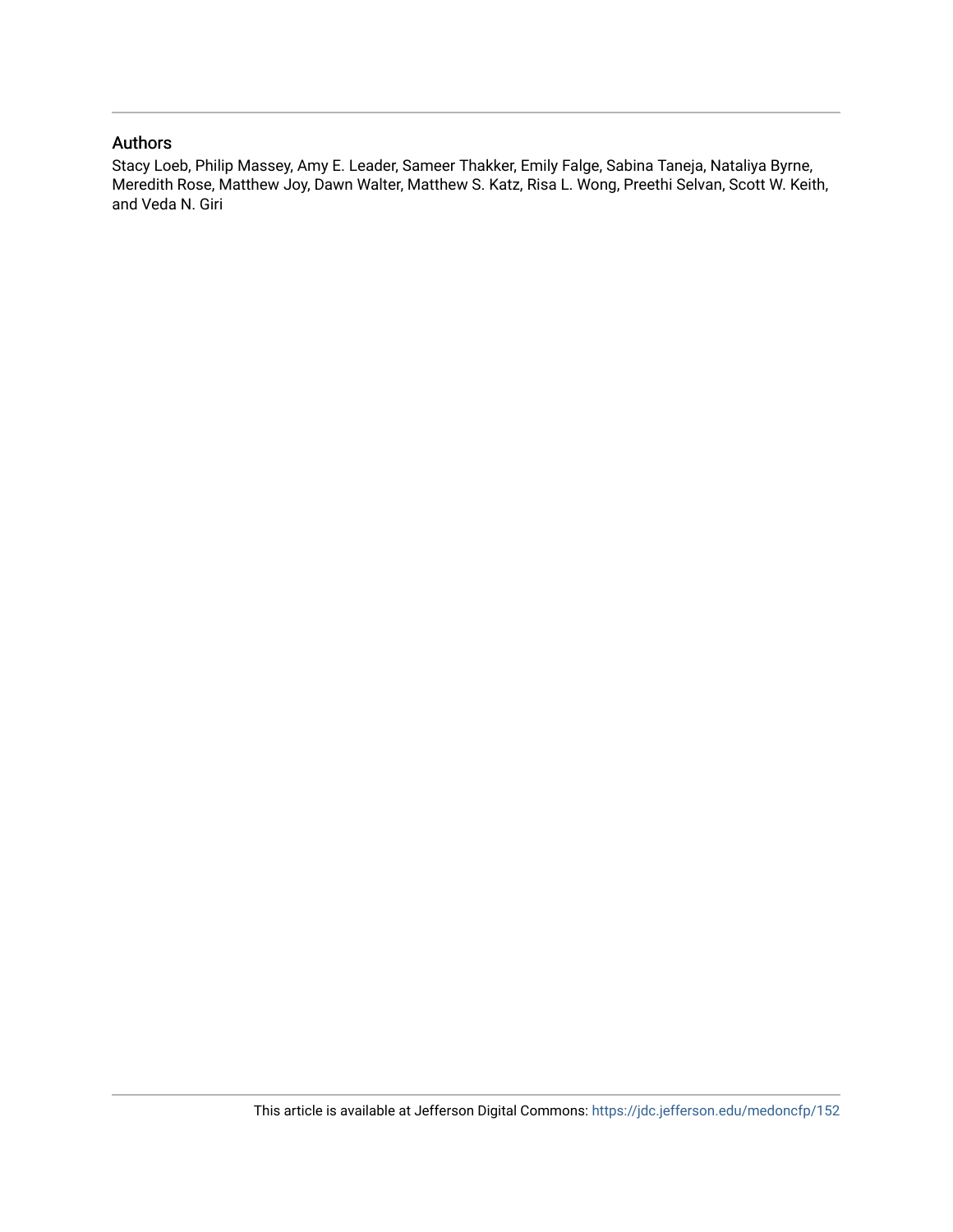Original Paper

# Gaps in Public Awareness About BRCA and Genetic Testing in Prostate Cancer: Social Media Landscape Analysis

Stacy Loeb<sup>1,2</sup>, MD, MSc, PhD; Philip Massey<sup>3</sup>; Amy E Leader<sup>4</sup>; Sameer Thakker<sup>5</sup>; Emily Falge<sup>5</sup>; Sabina Taneja<sup>5</sup>; Nataliya Byrne<sup>1,2</sup>; Meredith Rose<sup>3</sup>; Matthew Joy<sup>3</sup>; Dawn Walter<sup>1,2</sup>; Matthew S Katz<sup>6</sup>; Risa L Wong<sup>7</sup>; Preethi Selvan<sup>4</sup>; Scott W Keith<sup>8</sup>, PhD; Veda N Giri<sup>4,9,10</sup>

<sup>1</sup>Department of Urology and Population Health, New York University School of Medicine, New York, NY, United States

<sup>2</sup>Manhattan Veterans Affairs, New York, NY, United States

<sup>4</sup>Department of Medical Oncology, Sidney Kimmel Cancer Center, Thomas Jefferson University, Philadelphia, PA, United States

- <sup>5</sup>Department of Urology, New York University School of Medicine, New York, NY, United States
- <sup>6</sup>Department of Radiation Medicine, Lowell General Hospital, Lowell, MA, United States

 $17$ Department of Medical Oncology, University of Washington, Seattle, WA, United States

<sup>8</sup>Division of Biostatistics, Department of Pharmacology and Experimental Therapeutics, Sidney Kimmel Medical College, Thomas Jefferson University, Philadelphia, PA, United States

<sup>9</sup>Department of Cancer Biology, Thomas Jefferson University, Philadelphia, PA, United States

<sup>10</sup>Department of Urology, Thomas Jefferson University, Philadelphia, PA, United States

#### **Corresponding Author:**

Stacy Loeb, MD, MSc, PhD Department of Urology and Population Health New York University School of Medicine 227 E 30th Street #612 New York, NY, 10016 United States Phone: 1 7182619100 Email: [stacyloeb@gmail.com](mailto:stacyloeb@gmail.com)

# *Abstract*

**Background:** Genetic testing, particularly for *BRCA1/2*, is increasingly important in prostate cancer (PCa) care, with impact on PCa management and hereditary cancer risk. However, the extent of public awareness and online discourse on social media is unknown, and presents opportunities to identify gaps and enhance population awareness and uptake of advances in PCa precision medicine.

**Objective:** The objective of this study was to characterize activity and engagement across multiple social media platforms (Twitter, Facebook, and YouTube) regarding *BRCA* and genetic testing for PCa compared with breast cancer, which has a long history of public awareness, advocacy, and prominent social media presence.

**Methods:** The Symplur Signals online analytics platform was used to obtain metrics for tweets about (1) #BRCA and #breastcancer, (2) #BRCA and #prostatecancer, (3) #genetictesting and #breastcancer, and (4) #genetictesting and #prostatecancer from 2016 to 2020. We examined the total number of tweets, users, and reach for each hashtag, and performed content analysis for a subset of tweets. Facebook and YouTube were queried using analogous search terms, and engagement metrics were calculated.

**Results:** During a 5-year period, there were 10,005 tweets for #BRCA and #breastcancer, versus 1008 tweets about #BRCA and #prostatecancer. There were also more tweets about #genetictesting and #breastcancer (n=1748), compared with #genetic testing and #prostatecancer (n=328). Tweets about genetic testing (12,921,954) and *BRCA* (75,724,795) in breast cancer also had substantially greater reach than those about PCa (1,463,777 and 4,849,905, respectively). Facebook *groups* and *pages* regarding PCa and *BRCA*/genetic testing had fewer average members, new members, and new posts, as well as fewer likes and followers, compared with breast cancer. Facebook *videos* had more engagement than YouTube videos across both PCa and breast cancer content.

<sup>&</sup>lt;sup>3</sup>Department of Community Health and Prevention, Dornsife School of Public Health, Drexel University, Philadelphia, PA, United States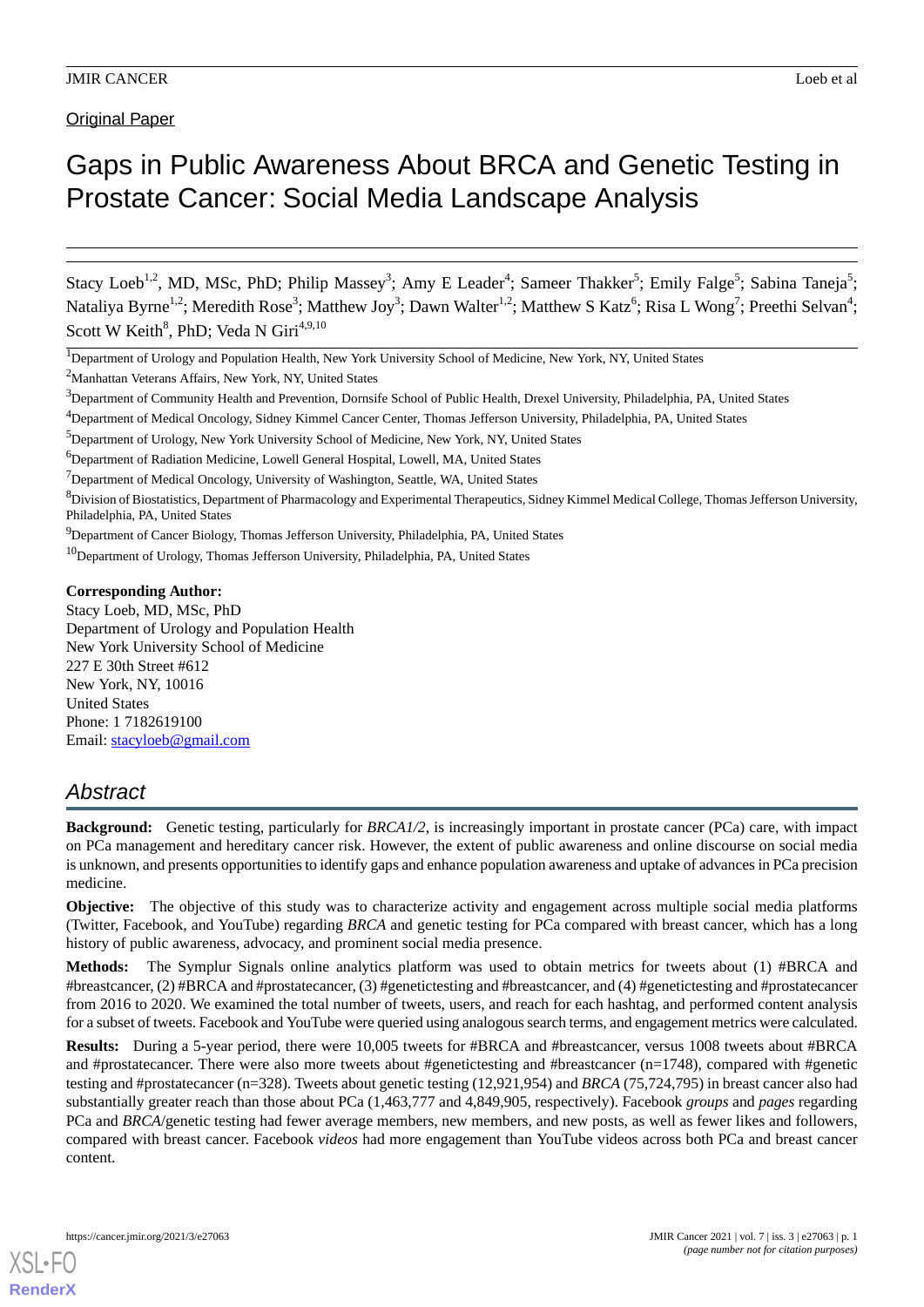**Conclusions:** There is substantially less social media engagement about *BRCA* and genetic testing in PCa compared with breast cancer. This landscape analysis provides insights into strategies for leveraging social media platforms to increase public awareness about PCa germline testing, including use of Facebook to share video content and Twitter for discussions with health professionals.

(JMIR Cancer 2021;7(3):e27063) doi: [10.2196/27063](http://dx.doi.org/10.2196/27063)

#### **KEYWORDS**

genetic testing; BRCA; prostate cancer; breast cancer; social media; infodemiology

# *Introduction*

Genetic testing, particularly for *BRCA1* and *BRCA2*, has an increasing role in prostate cancer (PCa) management, screening, and hereditary cancer risk assessment [[1-](#page-6-0)[4](#page-6-1)]. Up to 12%-15% of metastatic disease and 5%-7% of early stage disease involve inherited genetic mutations in cancer risk genes [[5,](#page-6-2)[6](#page-6-3)]. PCa is the leading cancer diagnosed in US men, and inherited PCa impacts thousands of men [[7](#page-6-4)]. Furthermore, hereditary cancer has important implications for family members, informing additional cancer risks and screening measures. Importantly, recommendations for PCa genetic testing have significantly expanded to include a large subset of men with or at risk for PCa [\[1](#page-6-0),[3](#page-6-5)[,4](#page-6-1)]. For men with metastatic, castration-resistant PCa who carry *BRCA* mutations, the FDA has approved 2 poly-ADP ribose polymerase (PARP) inhibitors as targeted therapy after progression on standard therapy [\[8-](#page-6-6)[10\]](#page-6-7). *BRCA* mutation status is also included in guidelines for PCa screening [\[4](#page-6-1)], and men with *BRCA2* mutations have more reclassification during active surveillance for favorable-risk disease [\[11](#page-6-8)].

Despite the importance of genetic factors in PCa management and hereditary cancer risk, the extent of public awareness is unclear. Previous studies have shown that public awareness and social media discourse are substantially greater for breast cancer compared with PCa [\[12](#page-6-9),[13\]](#page-7-0); however, these studies did not investigate discussions about genetics. Breast cancer is the leading cancer diagnosis among US women [[7\]](#page-6-4), and is a useful comparator for PCa because both can be inherited, and genetic mutations in *BRCA1/2* also affect screening and treatment recommendations in breast cancer [[4,](#page-6-1)[14](#page-7-1)].

As much as 3 in 4 US adults use 1 or more social media sites [[15\]](#page-7-2). People increasingly use social media to look for health information, share their experiences, and communicate with others, which ultimately impacts their health beliefs and behaviors [\[16](#page-7-3)-[18\]](#page-7-4). Social media provides unique insights into how people talk about, behave, and look for an array of health topics. These data have been used to inform prevention programming and messaging, and to scale-up prevention efforts and increase reach [\[19](#page-7-5),[20\]](#page-7-6).

This topic is important, as recent data suggest that germline testing is underutilized in PCa [[21\]](#page-7-7), and that participating in social networks influences clinical decision making and health behaviors among patients with PCa [\[22](#page-7-8)]. From prevention, to treatment, to survivorship, social media provides an important space for communities and the general public to learn and share information about cancer and cancer prevention [\[20](#page-7-6),[23-](#page-7-9)[25](#page-7-10)].

Our objective was to examine the current social media landscape regarding *BRCA* and genetic testing in PCa relative to breast

 $XS$  • FO **[RenderX](http://www.renderx.com/)** cancer to provide insights into public awareness and inform strategies to enhance dissemination.

# *Methods*

We characterized activity and engagement across multiple social media platforms (Twitter, Facebook, and YouTube) regarding *BRCA* and #genetictesting for PCa compared with breast cancer.

#### **Twitter**

The Symplur Signals platform was used to examine analytics for all tweets between 2016 and 2020 with the hashtags (1) #BRCA AND #breastcancer, (2) #BRCA AND #prostatecancer, (3) #genetictesting AND #breastcancer, and (4) #genetictesting AND #prostatecancer. We calculated the total number of tweets, users, and impressions (ie, potential accounts reached).

To further characterize the content and contributors, in June 2019, we exported all unique 2018 tweets for each hashtag and manually coded all PCa tweets due to the smaller sample size, a random 10% sample about #breastcancer #BRCA, and a random 50% sample about #breastcancer #genetictesting. A codebook was created through team consensus, based on our previous work [[26\]](#page-7-11). Perceived race/ethnicity was coded by team consensus, as in prior studies [\[27\]](#page-7-12). Misinformation was assessed in comparison to guidelines and published literature [[28\]](#page-7-13). The codebook was tested in a random sample with checks to verify intercoder variability and refined by the study team. Disagreements about codes were resolved by consensus.

#### **Facebook**

From March to April 2020, we searched Facebook using the same 4 terms. To mitigate bias associated with Facebook's user-centric search function, we cleared and unlinked prior account information [\[29\]](#page-7-14). The first 40 results for each term were examined. The Facebook search included the categories "Groups," "Pages," and "Videos." We excluded duplicates and unrelated results.

We examined public metadata for Facebook groups, pages, and videos. For groups, we examined average number of members, average number of new posts and members within 30 days, and public versus private. For pages, we examined average followers, like counts, and date of page creation. For groups and pages, we analyzed their primary focus based on the provided descriptions, including awareness, support, treatment, research, and news (not mutually exclusive). For public Facebook videos, we counted average views, likes, and comments at the time of collection.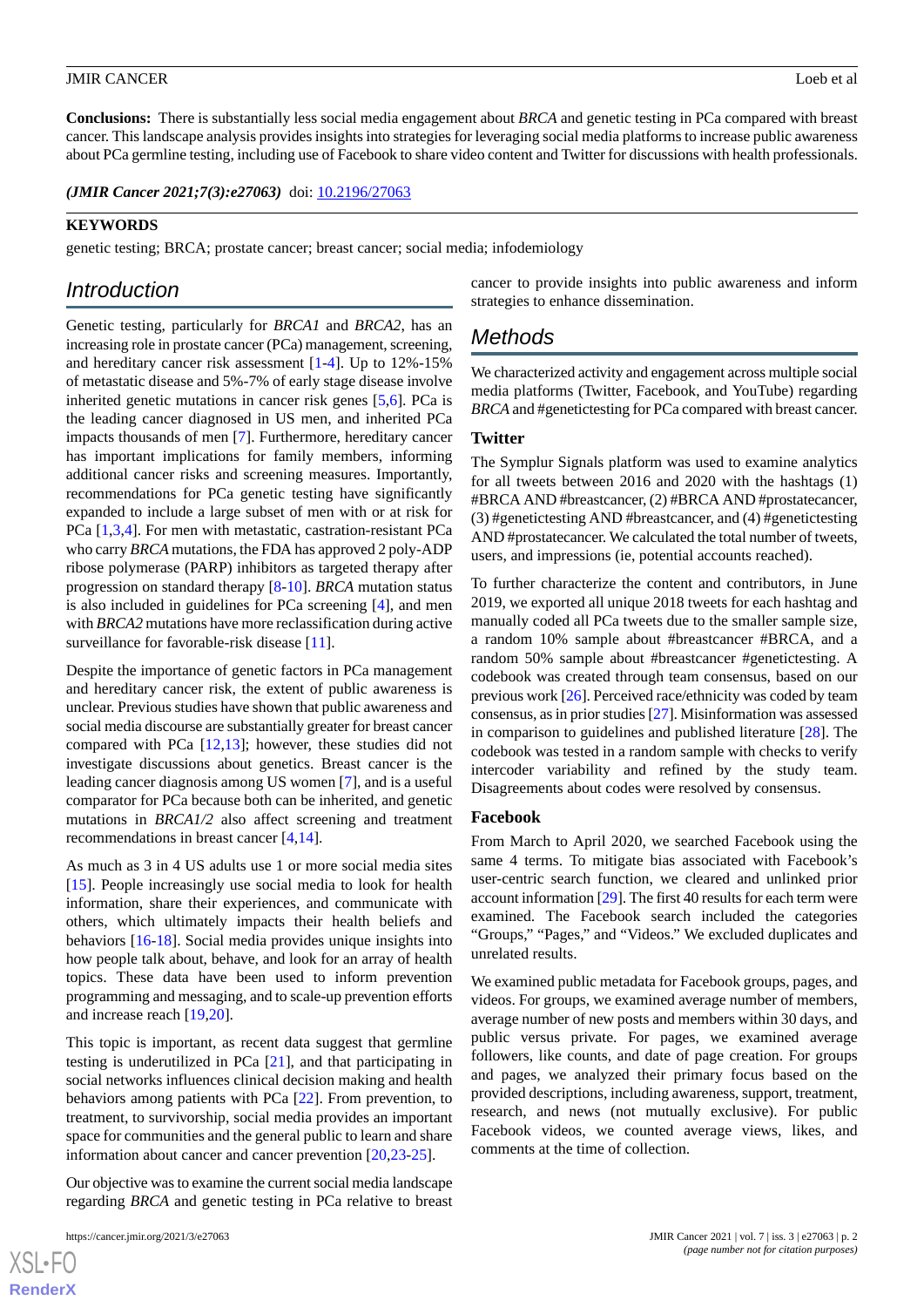genetic testing, respectively (see [Figure 1](#page-4-0) for trend over time). Users and reach were also substantially higher for *BRCA* and genetic testing in breast cancer relative to PCa throughout 5-year

Coding of a subset of Tweets is shown in [Multimedia Appendix](#page-6-10) [1.](#page-6-10) The most common type of post was sharing an article link. Sentiment was mostly neutral. Misinformation was rare. Gender was mentioned more often than race. For tweets about *BRCA*, the most common tweeters were foundations/advocacy groups followed by health professionals, whereas for tweets about genetic testing, foundations/advocacy groups and commercial entities were the most common. Among individual Twitter contributors, most were perceived as White and female for all topics except PCa genetic testing for which the largest number

of users were perceived as White males.

#### **YouTube**

From March to April 2020, we searched YouTube using the same 4 terms as above after clearing account history, and examined the first 40 results for each. We excluded duplicates and unrelated results. We counted average views, likes, and comments at the time of collection. We standardized likes per video, views, and engagement rates.

#### **Statistical Analysis**

Both PCa search terms were combined and compared with breast cancer terms. Summary statistics and 95% confidence intervals were calculated using SAS (SAS Institute) and Stata/IC 16 (StataCorp).

*Results*

#### **Twitter**

<span id="page-4-0"></span>From 2016 to 2020, in PCa and breast cancer there were 1008 and 10,005 tweets about *BRCA*, and 328 and 1748 tweets about

Figure 1. Comparison of Tweets, Contributors, and Impressions/Reach for BRCA and Genetic Testing in Breast Cancer versus Prostate Cancer (2016-2020).

period.



# **Facebook Groups and Pages**

[Table 1](#page-5-0) shows results for 73 Facebook groups and 80 Facebook pages. PCa groups had fewer average members than breast cancer groups. This was consistent with other variables including average number of posts and members in the past 30 days. For Facebook pages, breast cancer pages had higher followers and likes than PCa. Among PCa and breast cancer groups and pages, most focused on awareness, support, and treatment ([Multimedia](#page-6-11) [Appendix 2\)](#page-6-11).

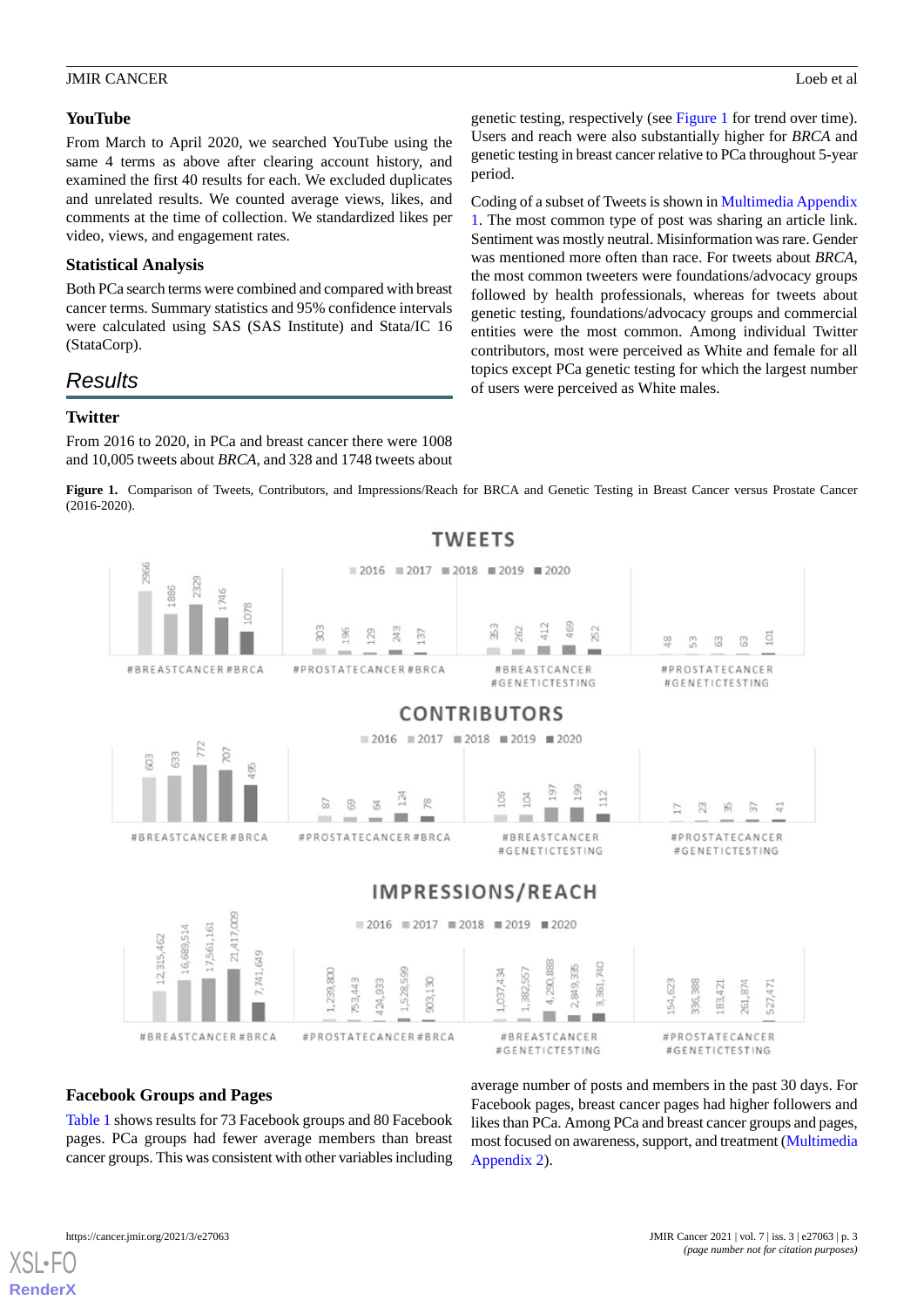<span id="page-5-0"></span>**Table 1.** Analysis of Facebook groups and pages comparing prostate and breast cancer in March 2020 (n=153).

| Facebook feature                                | Prostate cancer BRCA/genetic testing <sup>a</sup> | Breast cancer $BRCA$ /genetic testing <sup>a</sup> |  |
|-------------------------------------------------|---------------------------------------------------|----------------------------------------------------|--|
| Groups $(n=73)$                                 |                                                   |                                                    |  |
| Total posts                                     | 35                                                | 38                                                 |  |
| Average members (range)                         | 1744 (36-13,767)                                  | 4203 (58-16,863)                                   |  |
| Average posts in the past 30 days (range)       | 198 (0-2816)                                      | 451 (3-2777)                                       |  |
| Average new members in the past 30 days (range) | $61(0-527)$                                       | $117(0-992)$                                       |  |
| Public, $n/N$ (%)                               | 5/35(14)                                          | 6/38(16)                                           |  |
| Created range                                   | 2006-2019                                         | 2007-2019                                          |  |
| Pages $(n=80)$                                  |                                                   |                                                    |  |
| Total posts                                     | 40                                                | 40                                                 |  |
| Average followers (range)                       | 17,215 (13-225,550)                               | 151,858 (6-5,079,917)                              |  |
| Average likes (range)                           | 17,422 (13-231,855)                               | 174,785 (6-5,989,522)                              |  |
| Created range                                   | 2008-2019                                         | 2007-2019                                          |  |

<sup>a</sup>First 40 search results included from each category; Facebook groups/pages within categories are mutually exclusive.

#### **Facebook and YouTube Videos**

<span id="page-5-1"></span>Among 230 videos analyzed [\(Table 2](#page-5-1)), Facebook videos exhibited higher view counts and more comments. Average likes per view for PCa videos on Facebook were similar to that

of YouTube, while breast cancer had more likes per view on Facebook than YouTube. Engagement rate for PCa was slightly higher on YouTube, whereas for breast cancer it was higher on Facebook.

|  |  |  | <b>Table 2.</b> Comparing Facebook and YouTube video characteristics by means and 95% confidence intervals, March-April 2020. |  |  |  |  |  |  |  |  |  |  |
|--|--|--|-------------------------------------------------------------------------------------------------------------------------------|--|--|--|--|--|--|--|--|--|--|
|--|--|--|-------------------------------------------------------------------------------------------------------------------------------|--|--|--|--|--|--|--|--|--|--|

| Characteristics              | Prostate cancer <i>BRCA</i> /genetic testing $(n=119)$ |                        | Breast cancer <i>BRCA</i> /genetic testing $(n=111)$ |                      |  |
|------------------------------|--------------------------------------------------------|------------------------|------------------------------------------------------|----------------------|--|
|                              | Facebook $(n=58)$                                      | YouTube $(n=61)$       | Facebook $(n=66)$                                    | YouTube $(n=45)$     |  |
| <b>Views</b>                 | 22,595 (4530-40,659)                                   | 282 (203-360)          | 22,169 (4529-40,162)                                 | 3,250 (1467-5033)    |  |
| Likes                        | 204 (42-366)                                           | $3(2-4)$               | 227 (75-379)                                         | $13(7-19)$           |  |
| <b>Comments</b>              | 29.4 (9.9-49.0)                                        | $0.2(0.1-0.3)$         | $17.8(5.4-30.3)$                                     | $0.5(0.2-0.8)$       |  |
| Likes per view               | $0.018(0.011-0.024)$                                   | $0.012(0.009 - 0.015)$ | $0.026(0.013-0.039)$                                 | $0.005(0.004-0.007)$ |  |
| Engagement rate <sup>a</sup> | $1.90(1.29-2.51)$                                      | $1.31(0.94-1.68)$      | $2.77(1.47-4.07)$                                    | $0.58(0.43-0.72)$    |  |
| Video length, mm:ss          | $6:28(2:33-10:23)$                                     | $10:14(6:42-13:47)$    | $3:17(2:25-4:10)$                                    | $7:16(3:23-11:09)$   |  |

<sup>a</sup>Engagement rate is the addition of number of likes, dislikes, and comments divided by the total number of views multiplied by 100. Videos within are mutually exclusive.

# *Discussion*

Our results show substantial discussion about *BRCA* and genetic testing on popular social networks, although with more participation and engagement for breast cancer than PCa. This corroborates previous studies showing that PCa in general has less social media engagement [\[12](#page-6-9),[13\]](#page-7-0), and raises less funding through crowdfunding than breast cancer [\[30](#page-7-15)]. Since PCa germline testing guidelines have expanded [[3](#page-6-5)[,4](#page-6-1)], thousands of men are eligible for testing, which may inform management and hereditary cancer risk. As the majority of adults look online for health information and social media use among older adults continues to rise [[15,](#page-7-2)[31](#page-7-16)], a lack of social discourse about PCa and genetic testing may hinder men from knowing that this option is available.

Our results raise concern for modest social media activity and participation, and lack of public awareness about the importance of PCa germline testing; follow-up studies are needed to determine whether this is hindering the impact of genetic advances. Future research is also warranted to draw from the greater social media experience in breast cancer, and to examine the potential for targeted social media campaigns to increase awareness and uptake of genetic evaluation for PCa.

A positive finding of the study was the minimal presence of misinformation on Twitter related to genetic testing and *BRCA* in breast cancer or PCa. This is in stark contrast to previous studies suggesting a substantial amount of misinformation about PCa on other social networks such as YouTube [[28\]](#page-7-13). A possible explanation was the high proportion of tweets from health care professionals and foundations.

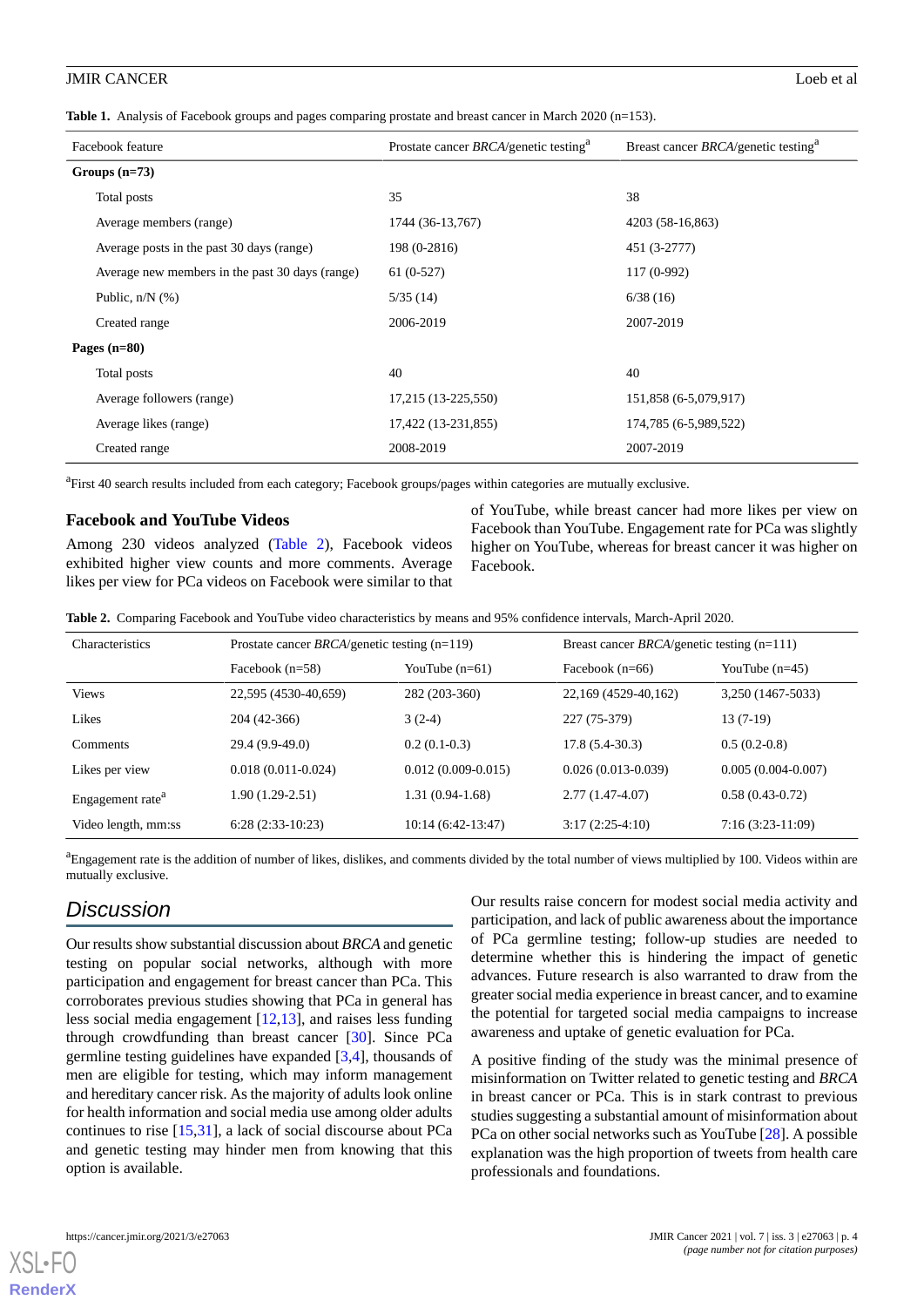A limitation of this study is that only a subset of social media platforms and posts including these specific hashtags/search terms was evaluated. Additionally, coding of certain variables, such as perceived gender and race/ethnicity, is inherently subjective. Strengths include the first landscape analysis of social media activity related to *BRCA* and genetic testing in PCa, compared with breast cancer. These data are useful to inform public awareness strategies. Although YouTube is the largest overall video-sharing network, we found that videos about genetic testing had greater reach on Facebook, suggesting

that it should be used to disseminate video content to the public. In addition, we found that Twitter is a valuable resource to follow research updates about germline testing for health care professionals and other stakeholders.

In conclusion, there is substantially less social media activity regarding *BRCA* and genetic testing in PCa relative to breast cancer. These results highlight a major need to increase public awareness and support for genetic testing for PCa to enhance the impact of the precision medicine era.

## **Acknowledgments**

This work was supported by the 2019 Prostate Cancer Foundation Valor Challenge Award.

## **Conflicts of Interest**

<span id="page-6-10"></span>SL reports equity in Gilead. VNG reports speaker agreements with Janssen, Invitae, and Ambry Genetics; research funding from the Department of Defense and the Prostate Cancer Foundation; stock ownership in Novopyxis. Others have nothing to disclose.

## **Multimedia Appendix 1**

<span id="page-6-11"></span>Supplemental Table 1. [[DOCX File , 17 KB](https://jmir.org/api/download?alt_name=cancer_v7i3e27063_app1.docx&filename=0e48efcb544fec9344b05b115038ac22.docx)-[Multimedia Appendix 1\]](https://jmir.org/api/download?alt_name=cancer_v7i3e27063_app1.docx&filename=0e48efcb544fec9344b05b115038ac22.docx)

## **Multimedia Appendix 2**

<span id="page-6-0"></span>Supplemental Table 2. [[DOCX File , 13 KB](https://jmir.org/api/download?alt_name=cancer_v7i3e27063_app2.docx&filename=00d0b2511d89032fd54a54c6d7f11b3c.docx)-[Multimedia Appendix 2\]](https://jmir.org/api/download?alt_name=cancer_v7i3e27063_app2.docx&filename=00d0b2511d89032fd54a54c6d7f11b3c.docx)

## **References**

- <span id="page-6-5"></span>1. Giri VN, Knudsen K, Kelly W, Cheng H, Cooney K, Cookson M, et al. Implementation of Germline Testing for Prostate Cancer: Philadelphia Prostate Cancer Consensus Conference 2019. J Clin Oncol 2020 Aug 20;38(24):2798-2811. [doi: [10.1200/JCO.20.00046\]](http://dx.doi.org/10.1200/JCO.20.00046) [Medline: [32516092](http://www.ncbi.nlm.nih.gov/entrez/query.fcgi?cmd=Retrieve&db=PubMed&list_uids=32516092&dopt=Abstract)]
- <span id="page-6-1"></span>2. Cheng HH, Sokolova A, Schaeffer E, Small E, Higano C. Germline and Somatic Mutations in Prostate Cancer for the Clinician. J Natl Compr Canc Netw 2019 May 01;17(5):515-521. [doi: [10.6004/jnccn.2019.7307](http://dx.doi.org/10.6004/jnccn.2019.7307)] [Medline: [31085765\]](http://www.ncbi.nlm.nih.gov/entrez/query.fcgi?cmd=Retrieve&db=PubMed&list_uids=31085765&dopt=Abstract)
- <span id="page-6-2"></span>3. National Comprehensive Cancer Network Clinical Practice Guidelines in Oncology. Prostate Cancer Version 2. 2021. URL: [https://www.nccn.org/professionals/physician\\_gls/pdf/prostate.pdf](https://www.nccn.org/professionals/physician_gls/pdf/prostate.pdf) [accessed 2021-04-08]
- <span id="page-6-4"></span><span id="page-6-3"></span>4. National Comprehensive Cancer Network Clinical Guidelines in Oncology (NCCN Guidelines®): Genetic/Familial High-Risk Assessment: Breast, Ovarian, and Pancreatic (Version 2.2021). 2021. URL:<https://www.nccn.org/> [accessed] 2021-08-02]
- <span id="page-6-6"></span>5. Genetics of Prostate Cancer (PDQ®): Health Professional Version. URL: <https://www.cancer.gov> [accessed 2021-08-02]
- 6. Pritchard CC, Mateo J, Walsh MF, De Sarkar N, Abida W, Beltran H, et al. Inherited DNA-Repair Gene Mutations in Men with Metastatic Prostate Cancer. N Engl J Med 2016 Aug 04;375(5):443-453. [doi: [10.1056/nejmoa1603144\]](http://dx.doi.org/10.1056/nejmoa1603144)
- <span id="page-6-7"></span>7. American Cancer Society. Cancer Facts and Figures 2021. URL: <https://www.cancer.org> [accessed 2021-08-02]
- 8. Abida W, Patnaik A, Campbell D, Shapiro J, Bryce AH, McDermott R, et al. Rucaparib in Men With Metastatic Castration-Resistant Prostate Cancer Harboring a BRCA1 or BRCA2 Gene Alteration. JCO 2020 Nov 10;38(32):3763-3772. [doi: [10.1200/jco.20.01035](http://dx.doi.org/10.1200/jco.20.01035)]
- <span id="page-6-8"></span>9. de Bono J, Mateo J, Fizazi K, Saad F, Shore N, Sandhu S, et al. Olaparib for Metastatic Castration-Resistant Prostate Cancer. N Engl J Med 2020 May 28;382(22):2091-2102. [doi: [10.1056/nejmoa1911440\]](http://dx.doi.org/10.1056/nejmoa1911440)
- <span id="page-6-9"></span>10. National Cancer Institute. With Two FDA Approvals, Prostate Cancer Treatment Enters the PARP Era. National Cancer Instutute Cancer Currents Blog. URL: [https://www.cancer.gov/news-events/cancer-currents-blog/2020/](https://www.cancer.gov/news-events/cancer-currents-blog/2020/fda-olaparib-rucaparib-prostate-cancer) [fda-olaparib-rucaparib-prostate-cancer](https://www.cancer.gov/news-events/cancer-currents-blog/2020/fda-olaparib-rucaparib-prostate-cancer) [accessed 2021-07-06]
- 11. Carter HB, Helfand B, Mamawala M, Wu Y, Landis P, Yu H, et al. Germline Mutations in ATM and BRCA1/2 Are Associated with Grade Reclassification in Men on Active Surveillance for Prostate Cancer. Eur Urol 2019 May;75(5):743-749 [[FREE Full text](http://europepmc.org/abstract/MED/30309687)] [doi: [10.1016/j.eururo.2018.09.021\]](http://dx.doi.org/10.1016/j.eururo.2018.09.021) [Medline: [30309687](http://www.ncbi.nlm.nih.gov/entrez/query.fcgi?cmd=Retrieve&db=PubMed&list_uids=30309687&dopt=Abstract)]
- 12. Loeb S, Stork B, Gold HT, Stout NK, Makarov DV, Weight CJ, et al. Tweet this: how advocacy for breast and prostate cancers stacks up on social media. BJU Int 2017 Oct;120(4):461-463. [doi: [10.1111/bju.13908](http://dx.doi.org/10.1111/bju.13908)] [Medline: [28471484](http://www.ncbi.nlm.nih.gov/entrez/query.fcgi?cmd=Retrieve&db=PubMed&list_uids=28471484&dopt=Abstract)]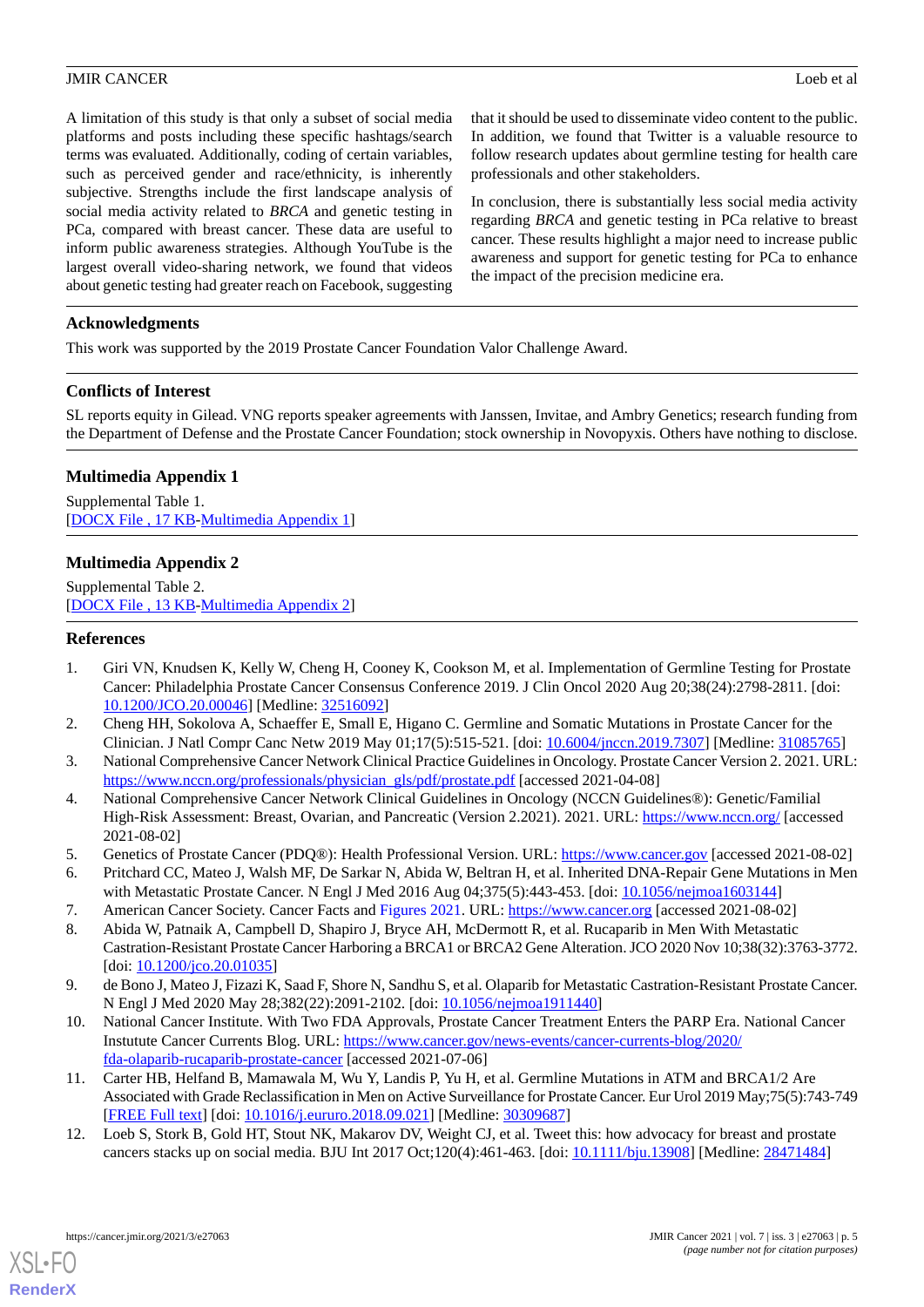- <span id="page-7-0"></span>13. Vraga EK, Stefanidis A, Lamprianidis G, Croitoru A, Crooks AT, Delamater PL, et al. Cancer and Social Media: A Comparison of Traffic about Breast Cancer, Prostate Cancer, and Other Reproductive Cancers on Twitter and Instagram. J Health Commun 2018;23(2):181-189. [doi: [10.1080/10810730.2017.1421730](http://dx.doi.org/10.1080/10810730.2017.1421730)] [Medline: [29313761\]](http://www.ncbi.nlm.nih.gov/entrez/query.fcgi?cmd=Retrieve&db=PubMed&list_uids=29313761&dopt=Abstract)
- <span id="page-7-2"></span><span id="page-7-1"></span>14. National Comprehensive Cancer Network. Breast Cancer. Clinical Practice Guidelines in Oncology. URL: [https://www.](https://www.nccn.org/professionals/physician_gls/pdf/breast.pdf) [nccn.org/professionals/physician\\_gls/pdf/breast.pdf](https://www.nccn.org/professionals/physician_gls/pdf/breast.pdf) [accessed 2021-04-04]
- <span id="page-7-3"></span>15. Pew Research Center. Social Media Fact Sheet. URL: <https://www.pewinternet.org/fact-sheet/social-media/> [accessed 2019-07-19]
- 16. Korda H, Itani Z. Harnessing social media for health promotion and behavior change. Health Promot Pract 2013 Jan;14(1):15-23. [doi: [10.1177/1524839911405850](http://dx.doi.org/10.1177/1524839911405850)] [Medline: [21558472\]](http://www.ncbi.nlm.nih.gov/entrez/query.fcgi?cmd=Retrieve&db=PubMed&list_uids=21558472&dopt=Abstract)
- <span id="page-7-4"></span>17. Laranjo L, Arguel A, Neves A, Gallagher A, Kaplan R, Mortimer N, et al. The influence of social networking sites on health behavior change: a systematic review and meta-analysis. J Am Med Inform Assoc 2015 Jan;22(1):243-256 [\[FREE](http://europepmc.org/abstract/MED/25005606) [Full text\]](http://europepmc.org/abstract/MED/25005606) [doi: [10.1136/amiajnl-2014-002841](http://dx.doi.org/10.1136/amiajnl-2014-002841)] [Medline: [25005606\]](http://www.ncbi.nlm.nih.gov/entrez/query.fcgi?cmd=Retrieve&db=PubMed&list_uids=25005606&dopt=Abstract)
- <span id="page-7-5"></span>18. Oh HJ, Lauckner C, Boehmer J, Fewins-Bliss R, Li K. Facebooking for health: An examination into the solicitation and effects of health-related social support on social networking sites. Computers in Human Behavior 2013 Sep;29(5):2072-2080. [doi: [10.1016/j.chb.2013.04.017](http://dx.doi.org/10.1016/j.chb.2013.04.017)]
- <span id="page-7-6"></span>19. Eysenbach G. Infodemiology and infoveillance tracking online health information and cyberbehavior for public health. Am J Prev Med 2011 May;40(5 Suppl 2):S154-S158. [doi: [10.1016/j.amepre.2011.02.006](http://dx.doi.org/10.1016/j.amepre.2011.02.006)] [Medline: [21521589](http://www.ncbi.nlm.nih.gov/entrez/query.fcgi?cmd=Retrieve&db=PubMed&list_uids=21521589&dopt=Abstract)]
- <span id="page-7-7"></span>20. Prochaska JJ, Coughlin SS, Lyons EJ. Social Media and Mobile Technology for Cancer Prevention and Treatment. Am Soc Clin Oncol Educ Book 2017;37:128-137 [[FREE Full text](https://ascopubs.org/doi/10.1200/EDBK_173841?url_ver=Z39.88-2003&rfr_id=ori:rid:crossref.org&rfr_dat=cr_pub%3dpubmed)] [doi: [10.1200/EDBK\\_173841\]](http://dx.doi.org/10.1200/EDBK_173841) [Medline: [28561647\]](http://www.ncbi.nlm.nih.gov/entrez/query.fcgi?cmd=Retrieve&db=PubMed&list_uids=28561647&dopt=Abstract)
- <span id="page-7-8"></span>21. Loeb S, Byrne N, Walter D, Makarov DV, Wise DR, Becker D, et al. Knowledge and practice regarding prostate cancer germline testing among urologists: Gaps to address for optimal implementation. Cancer Treat Res Commun 2020;25:100212 [[FREE Full text](https://linkinghub.elsevier.com/retrieve/pii/S2468-2942(20)30048-4)] [doi: [10.1016/j.ctarc.2020.100212](http://dx.doi.org/10.1016/j.ctarc.2020.100212)] [Medline: [33091732](http://www.ncbi.nlm.nih.gov/entrez/query.fcgi?cmd=Retrieve&db=PubMed&list_uids=33091732&dopt=Abstract)]
- <span id="page-7-9"></span>22. Huber J, Maatz P, Muck T, Keck B, Friederich H, Herzog W, et al. The effect of an online support group on patients treatment decisions for localized prostate cancer: An online survey. Urol Oncol 2017 Feb;35(2):37.e19-37.e28. [doi: [10.1016/j.urolonc.2016.09.010](http://dx.doi.org/10.1016/j.urolonc.2016.09.010)] [Medline: [27810256\]](http://www.ncbi.nlm.nih.gov/entrez/query.fcgi?cmd=Retrieve&db=PubMed&list_uids=27810256&dopt=Abstract)
- <span id="page-7-10"></span>23. Himelboim I, Han JY. Cancer talk on twitter: community structure and information sources in breast and prostate cancer social networks. J Health Commun 2014;19(2):210-225. [doi: [10.1080/10810730.2013.811321](http://dx.doi.org/10.1080/10810730.2013.811321)] [Medline: [24111482](http://www.ncbi.nlm.nih.gov/entrez/query.fcgi?cmd=Retrieve&db=PubMed&list_uids=24111482&dopt=Abstract)]
- <span id="page-7-11"></span>24. Chung JE. Social networking in online support groups for health: how online social networking benefits patients. J Health Commun 2014 Apr 04;19(6):639-659. [doi: [10.1080/10810730.2012.757396](http://dx.doi.org/10.1080/10810730.2012.757396)] [Medline: [23557148\]](http://www.ncbi.nlm.nih.gov/entrez/query.fcgi?cmd=Retrieve&db=PubMed&list_uids=23557148&dopt=Abstract)
- <span id="page-7-12"></span>25. Falisi AL, Wiseman KP, Gaysynsky A, Scheideler JK, Ramin DA, Chou WS. Social media for breast cancer survivors: a literature review. J Cancer Surviv 2017 Dec 10;11(6):808-821. [doi: [10.1007/s11764-017-0620-5](http://dx.doi.org/10.1007/s11764-017-0620-5)] [Medline: [28601981](http://www.ncbi.nlm.nih.gov/entrez/query.fcgi?cmd=Retrieve&db=PubMed&list_uids=28601981&dopt=Abstract)]
- <span id="page-7-13"></span>26. Loeb S, Byrne NK, Thakker S, Walter D, Katz MS. #ILookLikeAUrologist: Using Twitter to Discuss Diversity and Inclusion in Urology. Eur Urol Focus 2020 Apr 12:30093-30096. [doi: [10.1016/j.euf.2020.03.005](http://dx.doi.org/10.1016/j.euf.2020.03.005)] [Medline: [32295754](http://www.ncbi.nlm.nih.gov/entrez/query.fcgi?cmd=Retrieve&db=PubMed&list_uids=32295754&dopt=Abstract)]
- <span id="page-7-14"></span>27. Borno HT, Zhang S, Bakke B, Bell A, Zuniga KB, Li P, et al. Racial disparities and online health information: YouTube and prostate cancer clinical trials. BJU Int 2020 Jul;126(1):11-13. [doi: [10.1111/bju.15081\]](http://dx.doi.org/10.1111/bju.15081) [Medline: [32275800](http://www.ncbi.nlm.nih.gov/entrez/query.fcgi?cmd=Retrieve&db=PubMed&list_uids=32275800&dopt=Abstract)]
- <span id="page-7-15"></span>28. Loeb S, Sengupta S, Butaney M, Macaluso JN, Czarniecki SW, Robbins R, et al. Dissemination of Misinformative and Biased Information about Prostate Cancer on YouTube. Eur Urol 2019 Apr;75(4):564-567. [doi: [10.1016/j.eururo.2018.10.056\]](http://dx.doi.org/10.1016/j.eururo.2018.10.056) [Medline: [30502104\]](http://www.ncbi.nlm.nih.gov/entrez/query.fcgi?cmd=Retrieve&db=PubMed&list_uids=30502104&dopt=Abstract)
- <span id="page-7-16"></span>29. Intro to Facebook Search. Facebook. URL: [https://www.facebook.com/note.php?note\\_id=365915113919](https://www.facebook.com/note.php?note_id=365915113919) [accessed] 2021-03-13]
- 30. Loeb S, Taneja S, Walter D, Zweifach S, Byrne N. Crowdfunding for prostate cancer and breast cancer. BJU Int 2018 Nov;122(5):723-725. [doi: [10.1111/bju.14408](http://dx.doi.org/10.1111/bju.14408)] [Medline: [29786946\]](http://www.ncbi.nlm.nih.gov/entrez/query.fcgi?cmd=Retrieve&db=PubMed&list_uids=29786946&dopt=Abstract)
- 31. Pew Internet & American Life Project Health Online 2013. URL: [http://www.pewinternet.org/files/old-media/Files/Reports/](http://www.pewinternet.org/files/old-media/Files/Reports/PIP_HealthOnline.pdf) [PIP\\_HealthOnline.pdf](http://www.pewinternet.org/files/old-media/Files/Reports/PIP_HealthOnline.pdf) [accessed 2017-09-23]

*Edited by D Vollmer Dahlke; submitted 09.01.21; peer-reviewed by A Dormanesh, D Attai, G Joseph, S Persky, A Ozaki; comments to author 18.02.21; revised version received 08.04.21; accepted 01.06.21; published 20.09.21*

*Please cite as: Loeb S, Massey P, Leader AE, Thakker S, Falge E, Taneja S, Byrne N, Rose M, Joy M, Walter D, Katz MS, Wong RL, Selvan P, Keith SW, Giri VN Gaps in Public Awareness About BRCA and Genetic Testing in Prostate Cancer: Social Media Landscape Analysis JMIR Cancer 2021;7(3):e27063 URL: <https://cancer.jmir.org/2021/3/e27063> doi: [10.2196/27063](http://dx.doi.org/10.2196/27063) PMID:*